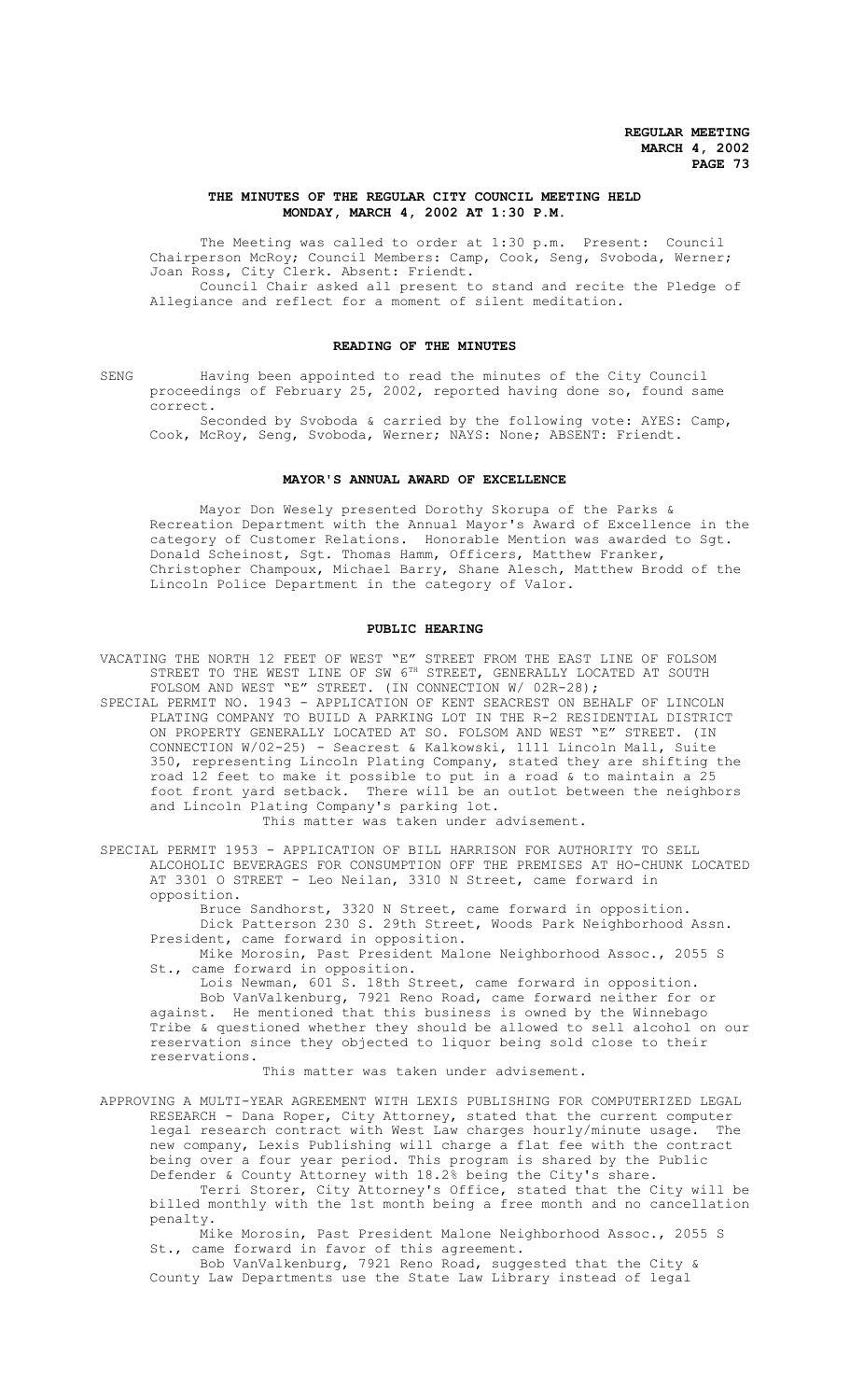websites.

Mr. Roper, stated that the service provides more than what the State Law Library provides.

Terry Werner, Council Member, asked how many volumes was the Law Dept. unable to purchase because of the budget.

Mr. Roper, answered over the past three years approximately 12 volumes have not been purchased because of the budget. This matter was taken under advisement.

### **MISCELLANEOUS BUSINESS**

Bob VanValkenburg, 7921 Reno Rd., came forward to comment on the subject of City's money in State Title, disagreeing with the fact that Mayor Wesely contacted Goodyear in Akron, Ohio, commenting on the Mayor & Directors two day retreat at Mahoney Park being a paid vacation, and instead of Mayor Wesely going to Omaha to negotiate with Mayor Fahey, some of the City Council, County Officials & business people should be involved in this meeting.

Glen Cekal, 1420 C Street, expressed his opinion that if a situation doesn't affect the Council Members in some way they disregard it.

These matters were taken under advisement.

## **\*\* END OF PUBLIC HEARING \*\***

# **COUNCIL ACTION**

### **LIQUOR RESOLUTIONS - NONE**

#### **ORDINANCES - 2ND READING**

- ADOPTING THE SUPPLEMENTS TO THE LINCOLN MUNICIPAL CODE DATED JUNE 2001 AND DECEMBER 2001 AS PART OF THE OFFICIAL LINCOLN MUNICIPAL CODE - CLERK read an ordinance, introduced by Terry Werner, adopting the supplements to the Lincoln Municipal Code dated June 2001 and December 2001 as part of the official Lincoln Municipal Code, the second time.
- ACCEPTING STONEBRIDGE CREEK L.L.C.'S OFFER TO DEDICATE THE RIGHT-OF-WAY FOR ALVO ROAD LOCATED BETWEEN N. 14TH STREET AND ARBOR ROAD - CLERK read an ordinance, introduced by Terry Werner, accepting Stonebridge Creek L.L.C.'s offer to dedicate the right-of-way for Alvo Road located between N. 14th Street and Arbor Road, the second time.
- VACATING THE NORTH 12 FEET OF WEST "E" STREET FROM THE EAST LINE OF FOLSOM NG THE NORTH IS FILL OF WILL IT STREET, GENERALLY LOCATED AT SOUTH STREET TO THE WEST LINE OF SW 6TH STREET, GENERALLY LOCATED AT SOUTH FOLSOM AND WEST "E" STREET - CLERK read an ordinance, introduced by Terry Werner, vacating the north 12 feet of West "E" Street from the east line of Folsom Street to the west line of SW 6th Street, generally located at South Folsom and West "E" Street, the second time.

## **RESOLUTIONS**

APPOINTING MICHAEL D. DONNELLY TO THE FIRE AND POLICE PENSION ADVISORY COMMITTEE TO FILL THE UNEXPIRED TERM - CLERK read the following resolution, introduced by Jon Camp, who moved its adoption:<br>A-81362 BE IT RESOLVED by the City Council of the City of Lin BE IT RESOLVED by the City Council of the City of Lincoln,

Nebraska:

That the appointment of Michael Donnelly to the Fire and Police Pension Advisory Committee to fill an unexpired term expiring October 1, 2002, is hereby approved.

Introduced by Jon Camp<br>Jllowing vote: AYES: Camp, Seconded by Seng & carried by the following vote: AYES: Camp, Cook, McRoy, Seng, Svoboda, Werner; NAYS: None; ABSENT: Friendt.

AUTHORIZING THE FILING OF APPLICATIONS WITH THE UNITED STATES DEPARTMENT OF TRANSPORTATION FOR FINANCIAL ASSISTANCE DURING FISCAL YEAR 2002-2003 (SEPTEMBER 1, 2002 - AUGUST 31, 2003) - CLERK read the following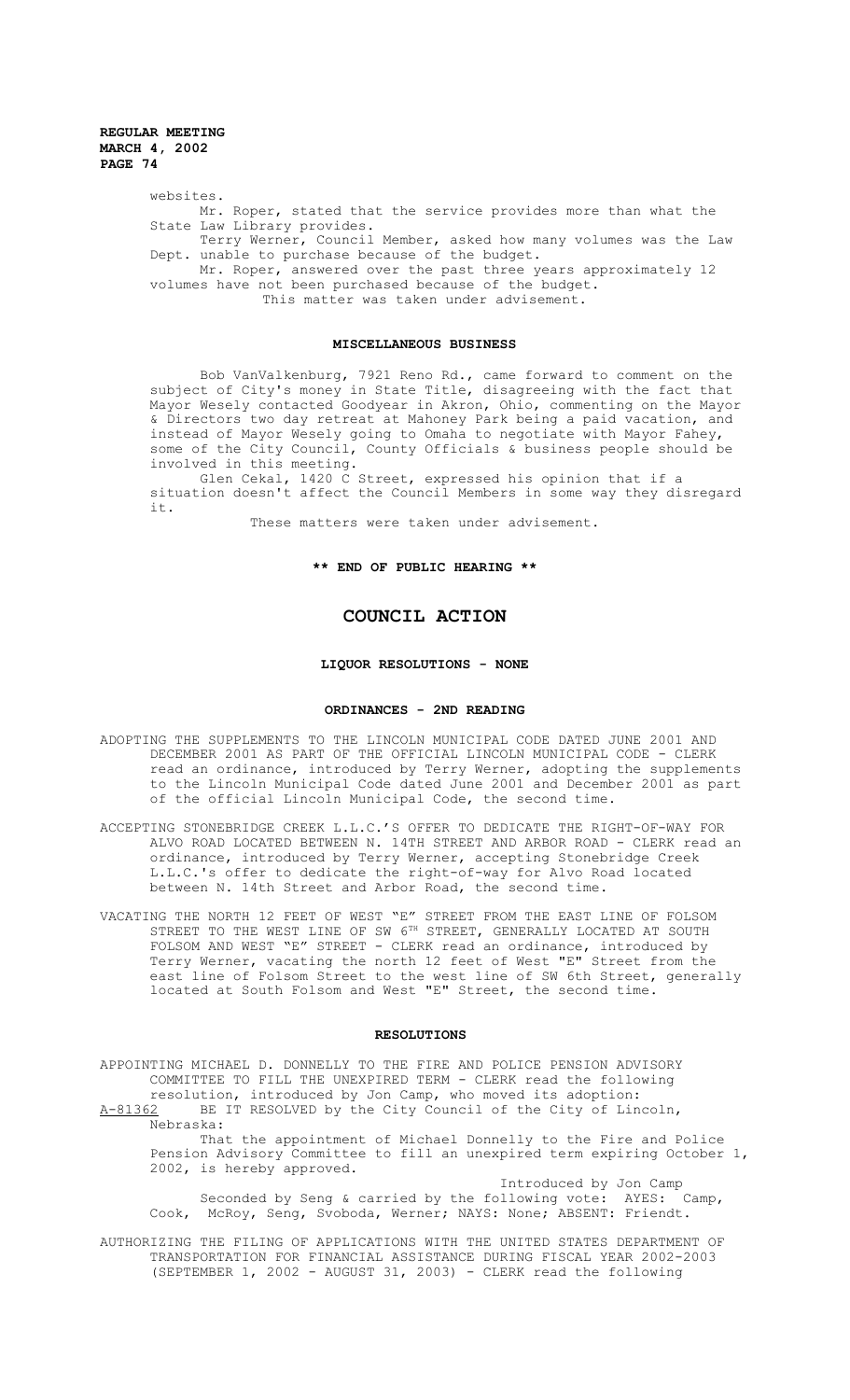resolution, introduced by Jon Camp, who moved its adoption: A-81363 A resolution authorizing the filing of applications with the United States Department of Transportation for financial assistance during Fiscal Year 2002-2003 (September 1, 2002 - August 31, 2003) under the Urban Mass Transportation Act of 1964, as amended.

RECITALS I

The Secretary of Transportation is authorized to make grants for mass transportation projects.

II

A contract between the City of Lincoln and the United States Department of Transportation for financial assistance will impose certain obligations upon the City of Lincoln as an applicant for funding, including the provision by it of the local share of project costs.

III

It is required by the United States Department of Transportation, in accordance with the provisions of Title VI of the Civil Rights Act of 1964, that in connection with the filing of an application for assistance under the Urban Mass Transportation Act of 1964, as amended, the applicant gives an assurance that it will comply with Title VI of the Civil Rights Act of 1964 and the United States Department of Transportation requirements thereunder.

IV

It is the goal of the City of Lincoln, Nebraska, as an applicant, that minority business enterprises be utilized to the fullest extent possible in connection with these projects, and that definitive procedures shall be established and administered to ensure that minority businesses shall have the maximum feasible opportunity to compete for contracts when procuring construction contracts, supplies, equipment contracts, or consultant and other services.

NOW, THEREFORE, BE IT RESOLVED by the City Council of the City of Lincoln, Nebraska:<br>1. That t

That the Mayor is authorized to execute and file applications on behalf of the City of Lincoln with the United States Department of Transportation for financial assistance to aid in the financing of planning and technical studies, research, capital or operating assistance projects, or both, pursuant to Sections 3, 3(a) (1) (c),  $4(1)$ , 6, 8 and 9 of the Urban Mass Transportation Act of 1964, as amended.

2. That the Mayor is authorized to execute and file with such applications an assurance or any other document required by the United States Department of Transportation effectuating the purposes of Title VI of the Civil Rights Act of 1964.<br>3. That the Mayor is autho

That the Mayor is authorized to set forth and execute affirmative minority business policies in connection with the project's

procurement needs.<br>4. That t That the City's Director of Public Works & Utilities is authorized to furnish such additional information as the United States Department of Transportation may require in connection with the

application for the financial assistance.<br>5. That the Mavor is authorized That the Mayor is authorized to execute grant agreements, and amendments and addendums thereto, on behalf of the City of Lincoln with the United States Department of Transportation, and such other documents as may be necessary, for aid in the financing of the planning, capital, and operating assistance program of projects.

Introduced by Jon Camp<br>bllowing vote: AYES: Camp. Seconded by Seng & carried by the following vote: AYES: Camp, Cook, McRoy, Seng, Svoboda, Werner; NAYS: None; ABSENT: Friendt.

REAPPOINTING MICHAEL ECKERT TO THE URBAN DESIGN COMMITTEE FOR A THREE-YEAR TERM EXPIRING FEBRUARY 1, 2005 - CLERK read the following resolution, introduced by Jon Camp, who moved its adoption:

A-81364 BE IT RESOLVED by the City Council of the City of Lincoln, Nebraska:

That the reappointment of Michael Eckert to the Urban Design Committee for a three-year term expiring February 1, 2005 is hereby approved.

Introduced by Jon Camp Seconded by Seng & carried by the following vote: AYES: Camp,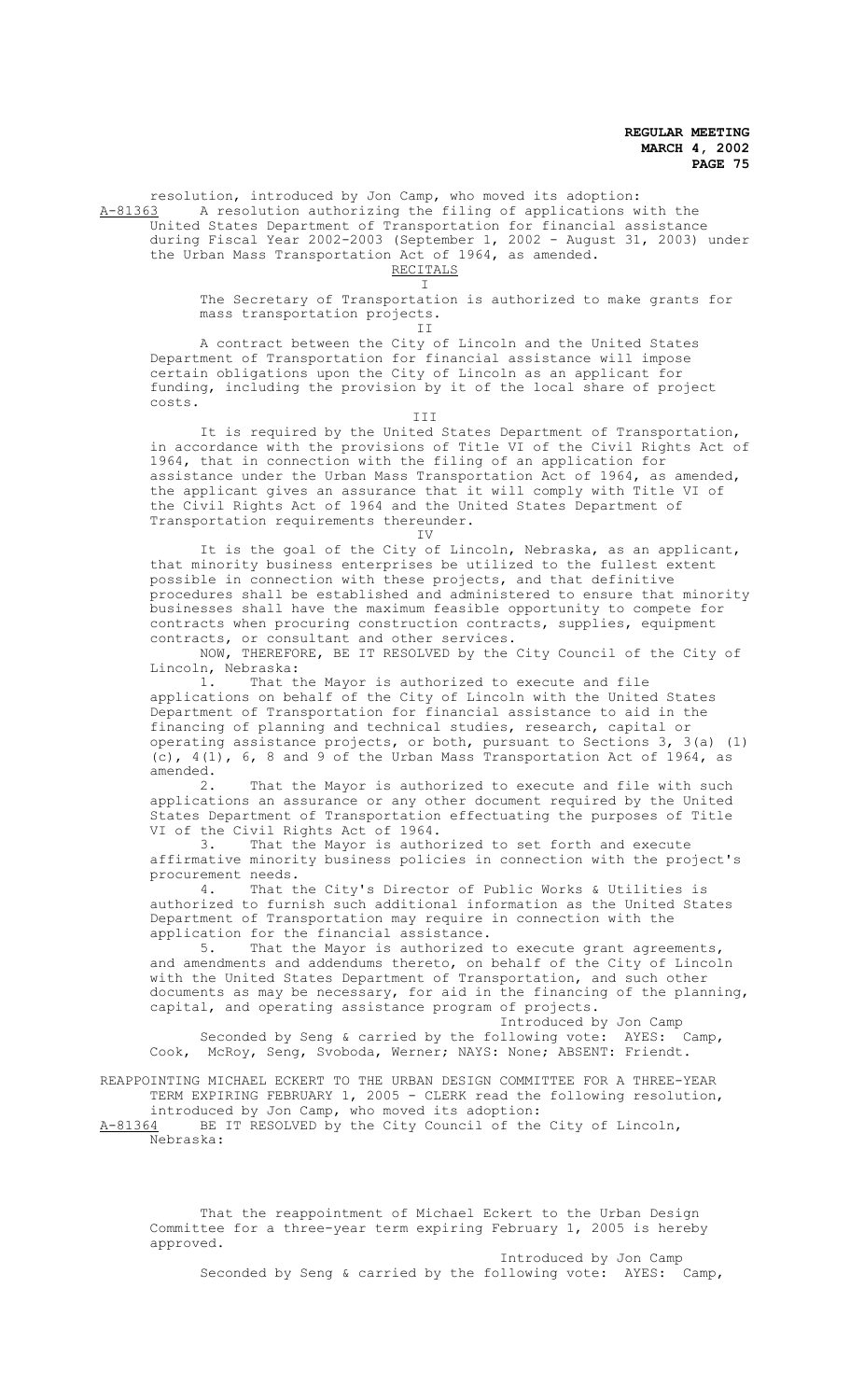Cook, McRoy, Seng, Svoboda, Werner; NAYS: None; ABSENT: Friendt. REAPPOINTING KIM TODD TO THE URBAN DESIGN COMMITTEE FOR A THREE-YEAR TERM EXPIRING FEBRUARY 1, 2005 - CLERK read the following resolution, introduced by Jon Camp, who moved its adoption: A-81365 BE IT RESOLVED by the City Council of the City of Lincoln, Nebraska: That the reappointment of Kim Todd to the Urban Design Committee for a three-year term expiring February 1, 2005 is hereby approved. Introduced by Jon Camp<br>Jllowing vote: AYES: Camp, Seconded by Seng & carried by the following vote: AYES: Cook, McRoy, Seng, Svoboda, Werner; NAYS: None; ABSENT: Friendt. REAPPOINTING SCOTT SULLIVAN TO THE URBAN DESIGN COMMITTEE FOR A THREE-YEAR TERM EXPIRING FEBRUARY 1, 2005 - CLERK read the following resolution, introduced by Jon Camp, who moved its adoption:<br>A-81366 BE IT RESOLVED by the City Council of the BE IT RESOLVED by the City Council of the City of Lincoln, Nebraska: That the reappointment of Scott Sullivan to the Urban Design Committee for a three-year term expiring February 1, 2005 is hereby approved. Introduced by Jon Camp<br>Jlowing vote: AYES: Camp, Seconded by Seng & carried by the following vote: AYES: Cook, McRoy, Seng, Svoboda, Werner; NAYS: None; ABSENT: Friendt. ACCEPTING THE REPORT OF NEW AND PENDING CLAIMS AGAINST THE CITY AND APPROVING DISPOSITION OF CLAIMS SET FORTH THEREIN FOR THE PERIOD OF FEBRUARY 1 - 15, 2002 - CLERK read the following resolution, introduced by Jon Camp, who moved its adoption:<br>A-81367 BE IT RESOLVED by BE IT RESOLVED by the City Council of the City of Lincoln, Nebraska: That the claims listed in the attached report, marked as Exhibit "A", dated February 20, 2002, of various new and pending tort claims filed against the City of Lincoln with the Office of the City Attorney or the Office of the City Clerk, as well as claims which have been disposed of, are hereby received as required by Neb. Rev. Stat. § 13-905 (Reissue 1997). The dispositions of claims by the Office of the City Attorney, as shown by the attached report, are hereby approved:<br>BENIED ALLOWED ALLOWED<br>\$388.73 Randall W. Ralston Russell & Gladys Snyder \$388.73 Randall W. Ralston \$ 750.00<br>Nicholas M. Froeschl 45.00 Barb Tyler 34.96 Nicholas M. Froeschl 45.00 Barb Tyler 34.96 Michael B. Green 70.00 Donna Robinson 20.00 Josh Rosenberger 70.00 Daniel Cheney 1,363.78 Frederick Britton 127.25<br>Anne Marie Terrell 170.00 Anne Marie Terrell 170.00<br>Ryan A. Drucker 15.00 Ryan A. Drucker Angelita Fewtails NAS\* \* No Amount Specified. The City Attorney is hereby directed to mail to the various claimants listed herein a copy of this resolution which shows the final disposition of their claim. Introduced by Jon Camp<br>bllowing vote: AYES: Camp. Seconded by Seng & carried by the following vote: AYES: Camp, Cook, McRoy, Seng, Svoboda, Werner; NAYS: None; ABSENT: Friendt. SPECIAL PERMIT 1953 - APPLICATION OF BILL HARRISON FOR AUTHORITY TO SELL ALCOHOLIC BEVERAGES FOR CONSUMPTION OFF THE PREMISES AT HO-CHUNK LOCATED AT 3301 O STREET - PRIOR to reading: CAMP Moved to delay Bill No. 02R-27 for two weeks w/Public Hearing to 3/18/02. Seconded by Svoboda & carried by the following vote: AYES: Camp, McRoy, Seng, Svoboda; NAYS: Cook, Werner; ABSENT: Friendt. SPECIAL PERMIT NO. 1943 - APPLICATION OF KENT SEACREST ON BEHALF OF LINCOLN PLATING COMPANY TO BUILDING A PARKING LOT IN THE R-2 RESIDENTIAL DISTRICT ON PROPERTY GENERALLY LOCATED AT SO. FOLSOM AND WEST "E" STREET. (IN CONNECTION W/02-25) - PRIOR to reading: SENG Moved to delay Bill No. 02R-28 for one week to 3/11/02. Seconded by Cook & carried by the following vote: AYES: Camp, Cook, McRoy, Seng, Svoboda, Werner; NAYS: None; ABSENT: Friendt.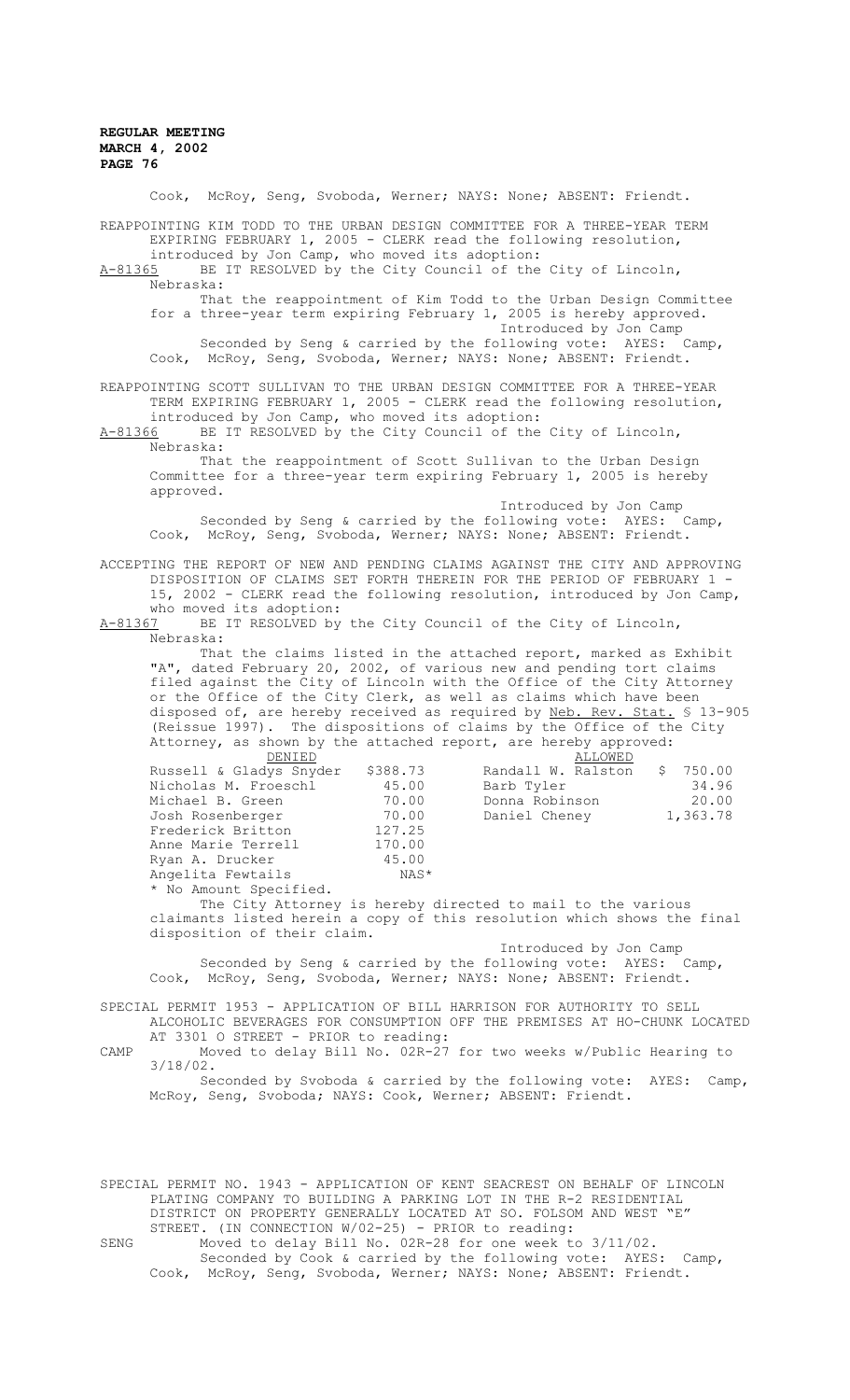APPROVING A MULTI-YEAR AGREEMENT WITH LEXIS PUBLISHING FOR COMPUTERIZED LEGAL RESEARCH - CLERK read the following resolution, introduced by Jon Camp, who moved its adoption:

A-81368 BE IT RESOLVED by the City Council of the City of Lincoln, Nebraska:

That the attached four-year Agreement between LEXIS Publishing and the City of Lincoln, Nebraska for computerized legal research, in accordance with the terms and conditions contained in said agreement, is hereby approved and the Mayor is authorized to execute the same on behalf of the City of Lincoln.

The City Clerk is directed to return the executed copies of the Agreement to Joel Pedersen, City Law Department for transmittal to LEXIS Publishing.

Introduced by Jon Camp<br>
bllowing vote: AYES: Camp, Seconded by Seng & carried by the following vote: AYES: Camp, Cook, McRoy, Seng, Svoboda, Werner; NAYS: None; ABSENT: Friendt.

- SETTING HEARING DATE OF MARCH 18, 2002 AT 1:30 P.M. FOR THE APP. OF B & B-Q INC. DBA CHEERLEADERS BAR & GRILL FOR A CLASS "I" CATERING LIQUOR LICENSE AT 5560 S.  $48^{TH}$  ST., STE.4 - CLERK read the following resolution, introduced by Jon Camp, who moved its adoption:
- A-81369 BE IT RESOLVED by the City Council, of the City of Lincoln, that a hearing date is hereby fixed for Mon., March 18,2002, at 1;30 p.m. or as soon thereafter as possible in the City Council Chambers, County-City Building, 555 S. 10th St., Lincoln, NE, for the App. of B & B-Q Inc. dba "Cheerleaders" for a Class "I" Liquor Catering License at 5560 S. 48th Street, Ste. 4.

If the Police Dept. is unable to complete the investigation by said time, a new hearing date will be set.

Introduced by Jon Camp Seconded by Svoboda & carried by the following vote: AYES: Camp, Cook, McRoy, Seng, Svoboda, Werner; NAYS: None; ABSENT: Friendt.

### **PETITIONS & COMMUNICATIONS**

INFORMAL PETITION FOR A WATER MAIN DISTRICT IN NORTH MOCKINGBIRD LANE SUBMITTED BY E-S-P ENGINEERING - CLERK presented said petition which was referred to the Public Works Dept.

INFORMAL PETITION FOR A SANITARY SEWER DISTRICT LOCATED SOUTHEAST OF THE INTERSECTION OF FRONTIER ROAD & OLD CHENEY ROAD SUBMITTED BY SCHMIDT-GEBBIE ENTERPRISE LLC - CLERK presented said petition which was referred to the Public Works Dept.

### **REPORTS OF CITY OFFICERS**

- CLERK'S LETTER & MAYOR'S APPROVAL OF ORDINANCE NO. 17969 PASSED ON FEBRUARY 25, 2002 - CLERK presented said report which was placed on file in the Office of the City Clerk.
- CLERK'S LETTER & MAYOR'S APPROVAL OF RESOLUTIONS & ORDINANCES PASSED ON FEBRUARY 25, 2002 WITH THE EXCEPTION OF ORDINANCE NO. 17969 - CLERK presented said report which was placed on file in the Office of the City Clerk.

INVESTMENT OF FUNDS FOR FEBRUARY 19 - FEBRUARY 22, 2002 - CLERK read the following resolution, introduced by Jon Camp, who moved its

adoption:<br>A-81370 BE BE IT HEREBY RESOLVED BY THE CITY COUNCIL of the City of Lincoln, Nebraska:

That the attached list of investments be confirmed and approved,

and the City Treasurer is hereby directed to hold said investments until maturity unless otherwise directed by the City Council. (Investments for February 19 - February 22, 2002.)

Introduced by Jon Camp Seconded by Seng & carried by the following vote: AYES: Camp, Cook, McRoy, Seng, Svoboda, Werner; NAYS: None; ABSENT: Friendt.

APPROVING DISTRIBUTION OF FUNDS REPRESENTING INTEREST EARNINGS ON SHORT-TERM INVESTMENTS OF IDLE FUNDS FOR MONTH ENDED 1/31/02 - CLERK read the following resolution, introduced by Jon Camp, who moved its adoption: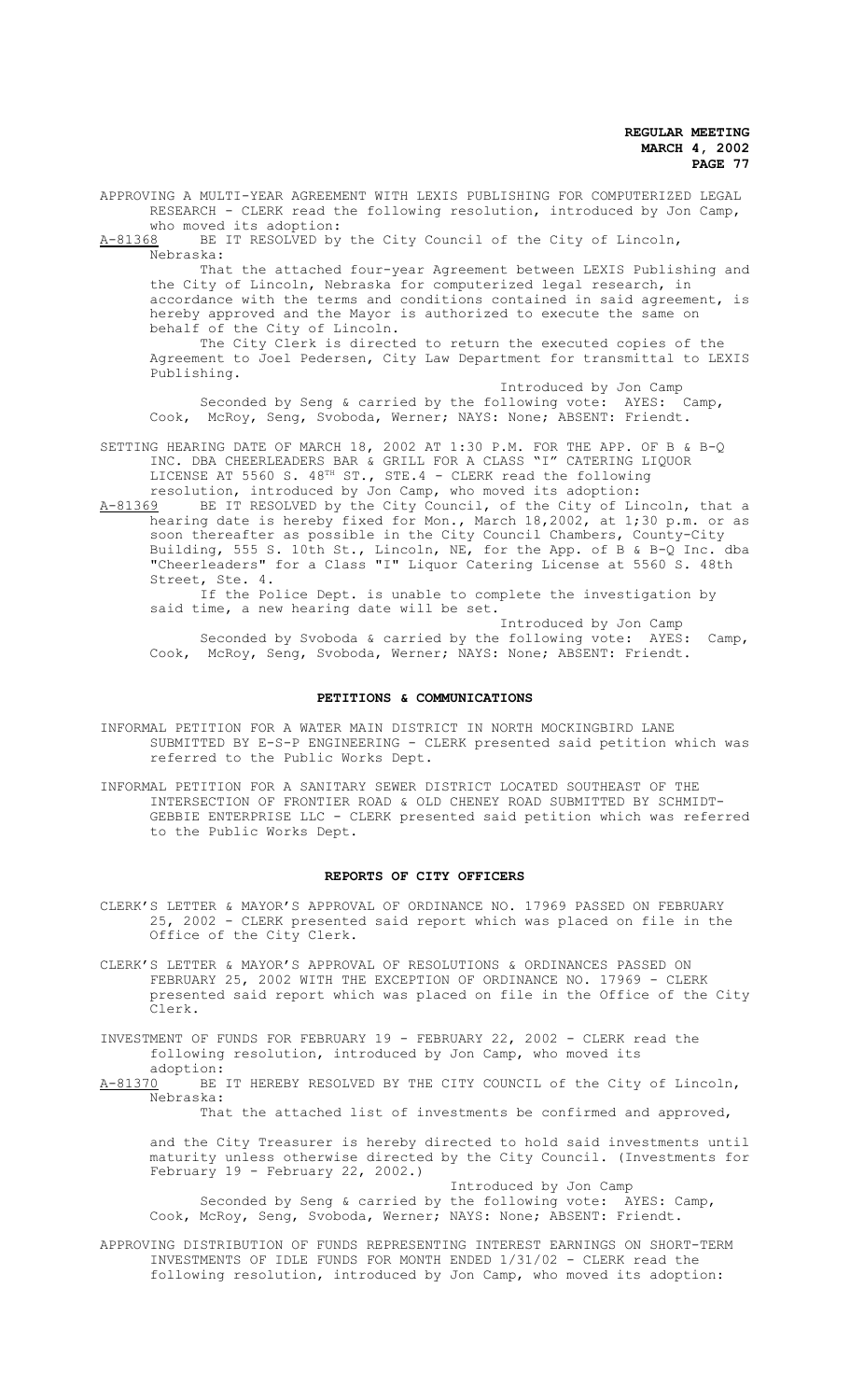A-81371 BE IT RESOLVED by the City Council of the City of Lincoln, Nebraska: That during the month ended January 31, 2002, \$199,037.44 was earned from short-term investments of "IDLE FUNDS". The same is hereby distributed to the various funds on a pro-rata basis using the balance of each fund and allocating a portion of the interest on the ratio that such balance bears to the total of all fund balances. Introduced by Jon Camp Seconded by Svoboda & carried by the following vote: AYES: Camp, Cook, McRoy, Seng, Svoboda, Werner; NAYS: None; ABSENT: Friendt. REPORT FROM CITY TREASURER OF FRANCHISE TAX FROM UTILICORP UNITED FOR THE MONTH OF JANUARY 2002 - CLERK presented said report which was placed on file in the Office of the City Clerk. **(16-1)** REPORT FROM CITY TREASURER OF TELECOMM. OCC. TAX FOR THE MONTH OF OCTOBER - DECEMBER, 2001: CRICKET COMM., CRICKET COMM.,PNG, PNG (AMENDED RETURN) JANUARY, 2002: TRACFONE WIRELESS, GLYPHICS, BIG PLANET INC., I-LINK, ZONE TELECOMM., LONG DISTANCE OF MICHIGAN, ASSOC. ADM. INC., CELLULAR ONE, GUARANTEED PHONE, RSL COM USA, XO LONG DISTANCE, NOSVA, GTC,

- COMDATA, NEXTEL, SINGK BILLING SERVICE, NOS, AFFINITY NETWORK, ATT WIRELESS, LIGHTYEAR, GOBALCOM, USA PAGING, TELCO DEV., WESTERN UNION, ALLTEL #365, ALLTEL #522, ALLTEL #150, SPRINT SPECTRUM, SHAFFER COMM., SPRINT COMM., ATS MOBILE TELEPHONE CO. - CLERK presented said report which was placed on file in the Office of the City Clerk. **(20)**
- QUARTERLY FINANCIAL REPORT OF LINCOLN ELECTRIC SYSTEM FOR THE PERIOD OCTOBER THROUGH DECEMBER, 2001 - CLERK presented said report which was placed on file in the Office of the City Clerk. **(40)**

REQUEST OF PUBLIC WORKS TO SET THE HEARING DATE OF MONDAY, MARCH 25, 2002 AT 5:30 P.M. & PLACE ON THE FORMAL CITY COUNCIL AGENDA THE FOLLOWING:

- 02-29 TO PROVIDE AUTHORITY TO CREATE AN ORNAMENTAL LIGHTING DISTRICT TO CONSTRUCT LIGHTING ON LAKESIDE DRIVE FROM APPROXIMATELY SURFSIDE TO WEST S STREET AND ASSESS THE COSTS THEREOF AGAINST THE BENEFITTED PROPERTY.
	- 02-30 TO PROVIDE AUTHORITY TO CONSTRUCT A SEWER MAIN ALONG OLD CHENEY ROAD FROM APPROXIMATELY  $62^{\text{ND}}$  STREET EAST AND ASSESS THE COSTS THEREOF AGAINST THE BENEFITTED PROPERTY - CLERK requested a motion to set hearing date of Monday, March 25, 2002 at 5:30 p.m. &
- place on the formal agenda. CAMP So moved.
	- So moved.<br>Seconded by Svoboda & carried by the following vote: AYES: Camp, Cook, McRoy, Seng, Svoboda, Werner; NAYS: None; ABSENT: Friendt.

# **ORDINANCES - 1ST READING**

- AMENDING THE PAY SCHEDULES FOR CERTAIN EMPLOYEE GROUPS BY CREATING THE CLASSIFICATION OF EMERGENCY SERVICE DISPATCHER II/CAD ADMINISTRATOR IN CLASS CODE 3102; CHANGING THE CLASSIFICATION OF ASSISTANT SUPERINTENDENT OF MAINTENANCE - WATER PRODUCTION & TREATMENT TO ASSISTANT SUPERINTENDENT - WATER PRODUCTION & TREATMENT IN CLASS CODE 5349; AND DELETING THE CLASSIFICATION OF ASSISTANT SUPERINTENDENT - WATER PRODUCTION & TREATMENT IN CLASS CODE 5347 - CLERK read an ordinance, introduced by Jon Camp, amending Section 3 of Ordinance No. 17897 relating to the pay schedules of employees whose classifications are assigned to the pay range which is prefixed by the letter "C" by creating the job classification of "Emergency Service Dispatcher II/CAD Administrator"; and amending Section 1 of Ordinance No. 17897 relating to the pay schedules of employees whose classifications are assigned to the pay range which is prefixed by the letter "A" by changing the current job classification No. 5349 "Assistant Superintendent of Maintenance - Water Production & Treatment" to "Assistant Superintendent - Water Production & Treatment" and deleting the current job classification No. 5347 "Assistant Superintendent - Water Production & Treatment", the first time.
- AMENDING THE PAY SCHEDULES FOR A CERTAIN EMPLOYEE GROUP TO DECREASE THE PAY RANGE OF PUBLIC HEALTH EDUCATION MANAGER AS THE RESULT OF THE REALIGNMENT OF DUTIES WITHIN THE HEALTH DEPARTMENT - CLERK read an ordinance, introduced by Jon Camp, amending Section 3 of Ordinance No. 17894 relating to the pay schedules of employees whose classifications are assigned to the pay range which is prefixed by the letter "M" by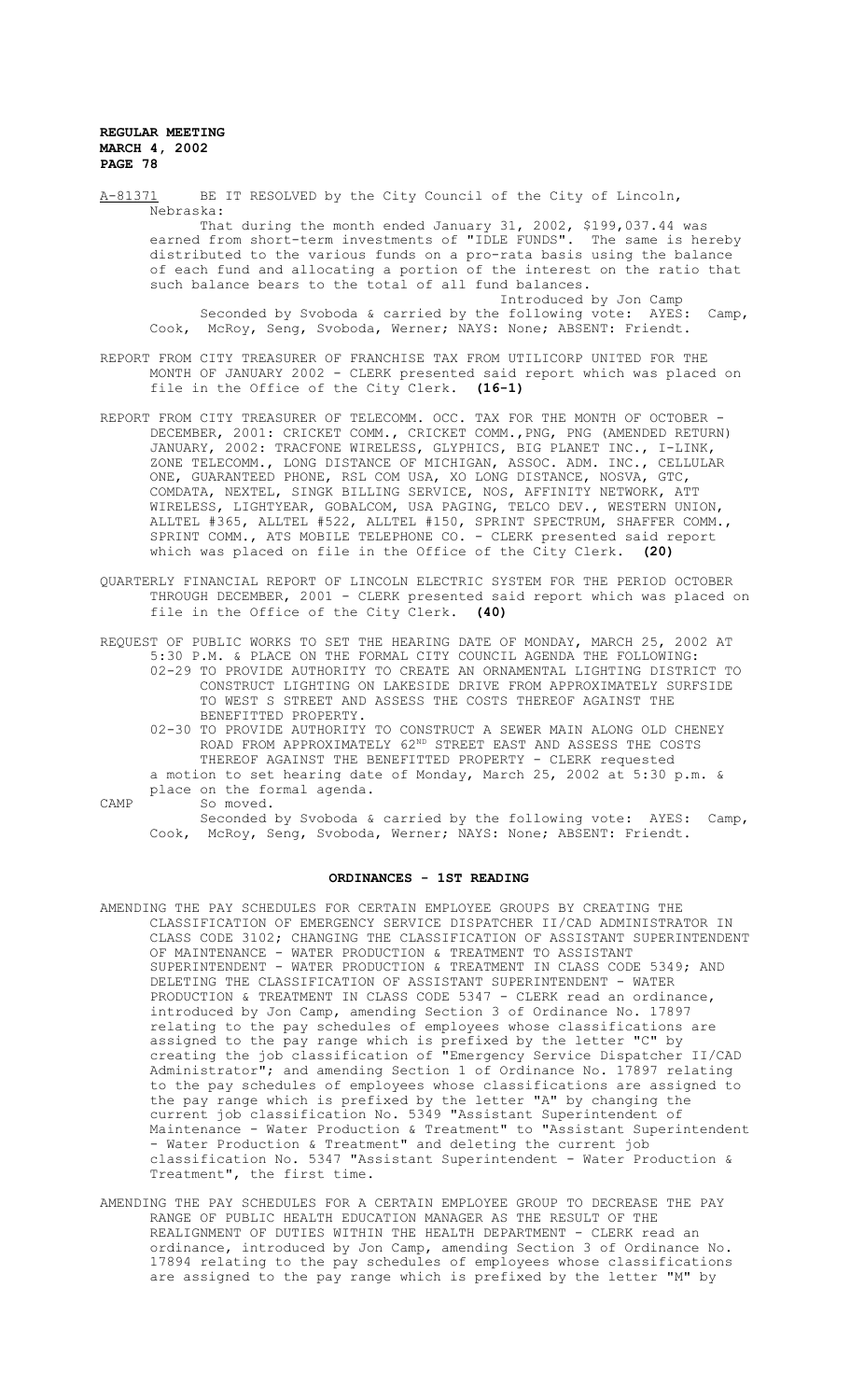amending the pay range of the job classification "Public Health Education Manager", the first time.

## **ORDINANCES - 3RD READING**

CREATING WATER DISTRICT NO. 1186 IN MARLBOROUGH ROAD WITHIN STEVENS RIDGE ESTATES - CLERK read an ordinance, introduced by Ken Svoboda, creating Water District No. 1186 in Marlborough Road within Stevens Ridge Estates, the third time.<br>SVOBODA Moved to pass the

Moved to pass the ordinance as read.

Seconded by Seng & carried by the following vote: AYES: Camp, Cook, McRoy, Seng, Svoboda, Werner; NAYS: None; ABSENT: Friendt. The ordinance, being numbered **#17970**, is recorded in Ordinance Book 25, Page

CREATING WATER DISTRICT NO. 1187 IN OAKS HOLLOW WITHIN STEVENS RIDGE ESTATES - CLERK read an ordinance, introduced by Ken Svoboda, creating a Water District No. 1187 in Oaks Hollow within Stevens Ridge Estates, the third time.<br>SVORODA

Moved to pass the ordinance as read.

Seconded by Seng & **LOST** by the following vote: AYES: None; NAYS: Camp, Cook, McRoy, Seng, Svoboda, Werner ; ABSENT: Friendt. The ordinance, having **LOST**, was assigned File **#38-4393**, & was placed on file in the Office of the City Clerk.

CREATING WATER DISTRICT NO. 1185 IN MARLBOROUGH AND OAKS HOLLOW DRIVE, STEVENS RIDGE ESTATES - CLERK read an ordinance, introduced by Ken Svoboda, creating Water District No. 1185 in Marlborough and Oaks Hollow Drive, Stevens Ridge Estates, the third time.

COOK Moved to pass the ordinance as read. Seconded by Seng & carried by the following vote: AYES: None.

AYES: Camp, Cook, McRoy, Seng, Svoboda, Werner; ABSENT: Friendt. The ordinance, having **LOST**, was assigned File **#38-4394**, & was placed on file in the Office of the City Clerk.

## **MISCELLANEOUS BUSINESS**

ORDERING THE PAVING OF PAVING UNIT NO. 135 IN ORCHARD STREET FROM 40TH STREET TO 41ST STREET - COLEEN SENG, COUNCIL MEMBER, stated that constituents of hers have requested the reconsideration of Bill No. 02R-3, but the Mayor has already signed this Resolution for GAP paving. It was signed with a CDBG amendment.

### **PENDING LIST -**

ORDERING WATER DISTRICT NO. 1185 CONSTRUCTED IN MARLBOROUGH AND OAKS HOLLOW DRIVE, STEVENS RIDGE ESTATES. (1/7/02 - PLACED ON PENDING INDEFINITELY)- CLERK requested to indefinitely postpone Bill No. 01R-337. CAMP So moved.

Seconded by Seng & carried by the following vote: AYES: Camp, Cook, McRoy, Seng, Svoboda, Werner; NAYS: None; ABSENT: Friendt. The ordinance, having been **Indefinitely Postponed**, was assigned File **#38-4395**, & was placed on file in the Office of the City Clerk.

ACCEPTING THE REPORT OF NEW AND PENDING CLAIMS AGAINST THE CITY AND APPROVING DISPOSITION OF CLAIMS SET FORTH THEREIN FOR THE PERIOD OF JANUARY 16 - 31, 2002.(2/25/02 - CLAIM OF CHRIS HOLLERS HELD OVER TO 3/11/02) - CLERK requested to remove Bill No. 02R-19 from Pending for Public Hearing & action on 3/11/02.

SENG So moved. Seconded by Camp & carried by the following vote: AYES: Camp, Cook, McRoy, Seng, Svoboda, Werner; NAYS: None; ABSENT: Friendt.

CAMP Moved to extend the Pending List to March 11, 2002. Seconded by Seng & carried by the following vote: AYES: Camp, Cook, McRoy, Seng, Svoboda, Werner; NAYS: None; ABSENT: Friendt.